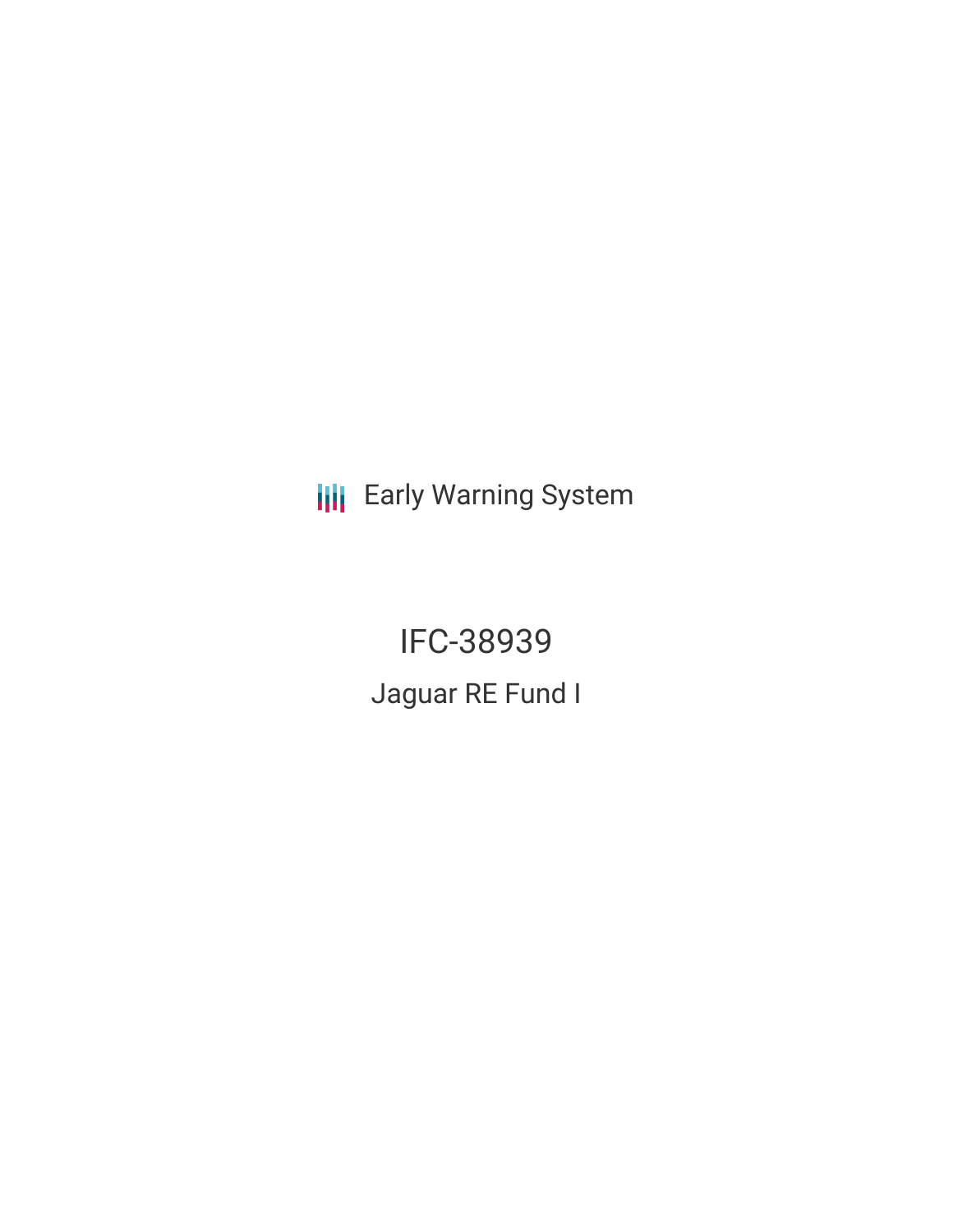

# **Quick Facts**

| <b>Financial Institutions</b>  | International Finance Corporation (IFC) |
|--------------------------------|-----------------------------------------|
| <b>Status</b>                  | Active                                  |
| <b>Bank Risk Rating</b>        | U                                       |
| <b>Borrower</b>                | JAGUAR REAL ESTATE PARTNERS L.P.        |
| <b>Investment Type(s)</b>      | Eauity                                  |
| <b>Investment Amount (USD)</b> | $$25.00$ million                        |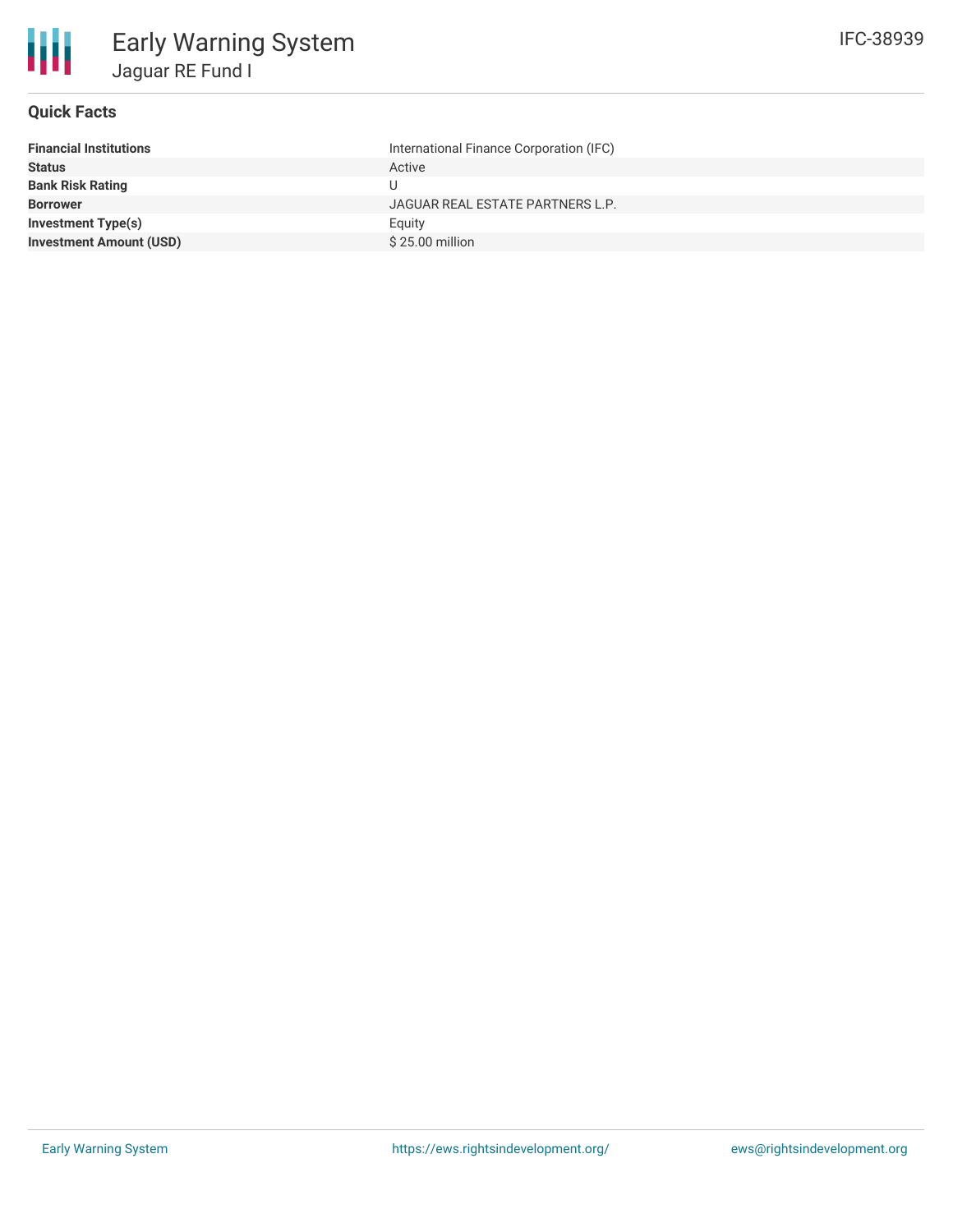

## **Project Description**

The project entails an IFC equity commitment of up to \$25 million, not to exceed 20% of total commitments, in Jaguar Real Estate Partners LP (the "Fund"), an 8-year closed-end private equity fund raising about \$300 million to make control or significant minority investments in 5-6 real estate platform companies in Latin America.

The Fund will target 4-5 investments of US\$40-70 million each with an average of a 4-7 year holding period with the following estimated geographical distribution: (i) ~20-30% in Andean/Central American region; (ii) ~20% in Mexico; (iii) ~20% in Argentina; and (iv) ~30-40% in Brazil. Jaguar's intended diversification strategy is multidimensional: (i) by geography within Latin America; (ii) by subsector, primarily including industrial and retail; and (iii) by stage of evolution in the life-cycle of the investee companies (green-field, value, growth plays).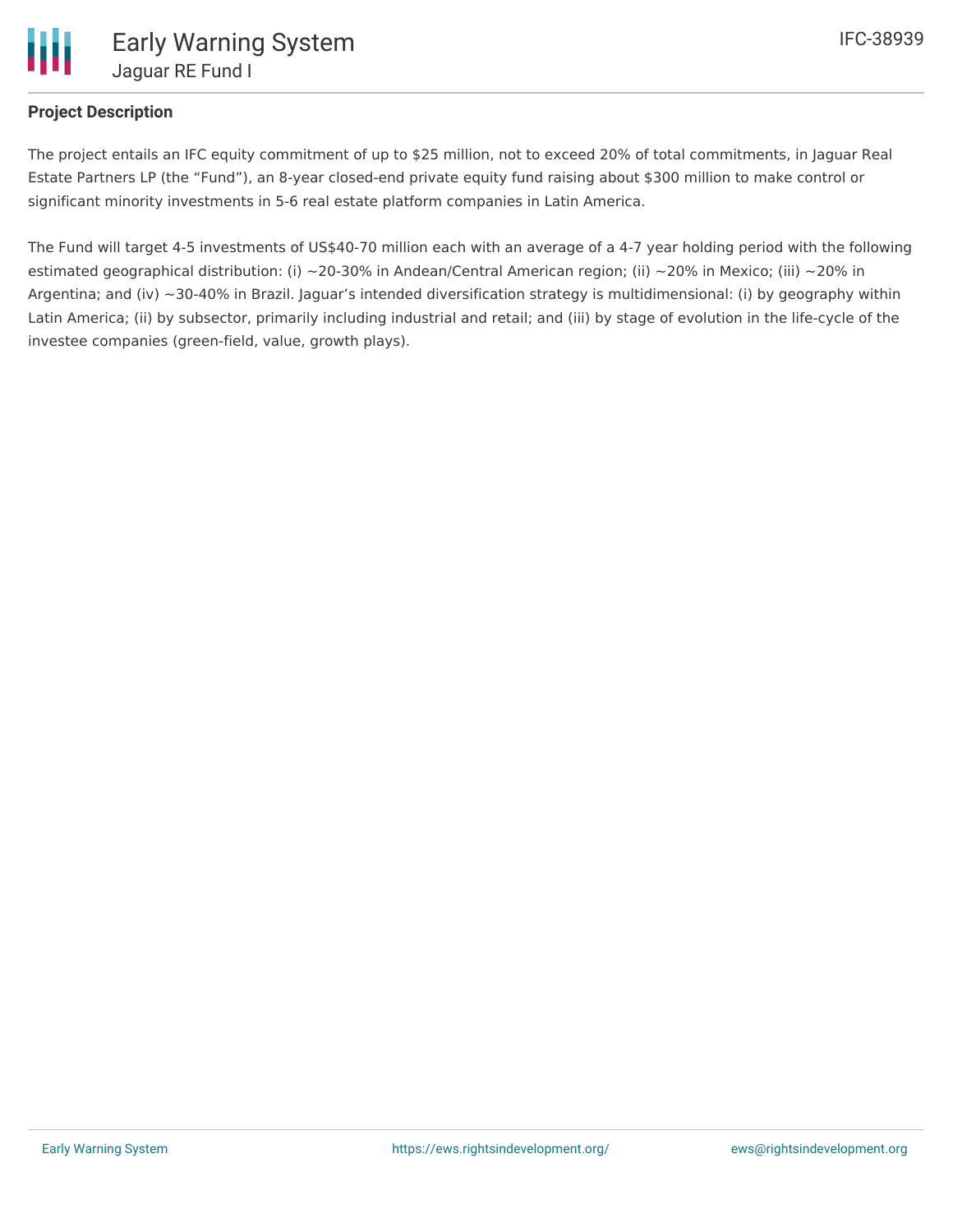### **Investment Description**

• International Finance Corporation (IFC)